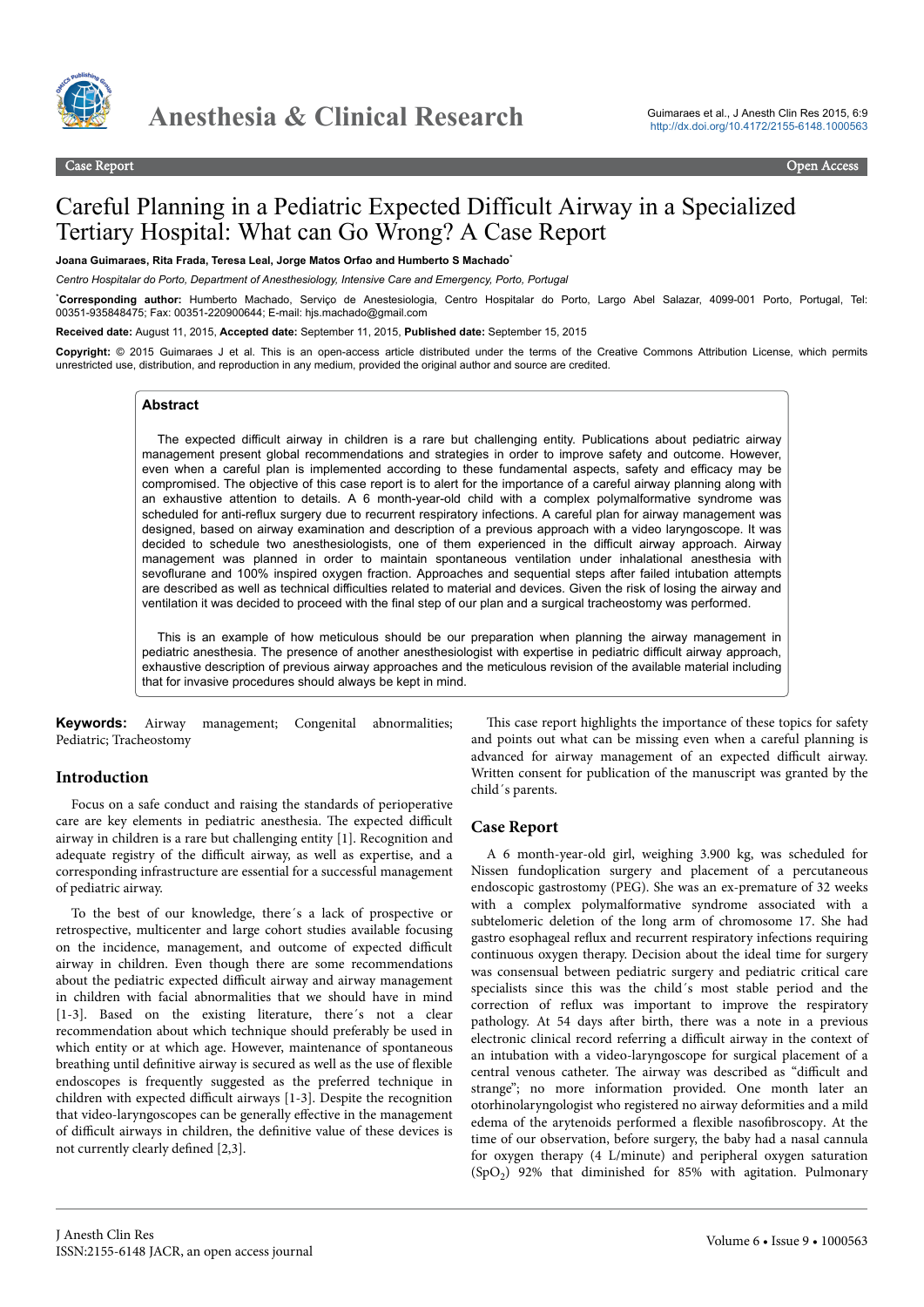auscultation revealed bilateral rhonchi and wheezes. In airway examination we have recorded a retrognathia and micrognathia, cleft palate, short neck and significant reduction in cervical mobility. Blood tests: hemoglobin 9.5 g/dl, normal platelets count and no leukocytosis. No alterations in coagulation times and a normal renal and hepatic function. Previous x-rays revealed diminished thoracic expansibility with radiologic signs of atelectasis.

For anesthetic decision-making the case was discussed with the pediatric intensive care specialists and pediatric surgeons taking into account the presence of a difficult airway and the impact of ventilator strategies and upper abdominal surgery on the underlying respiratory disease. It was decided to schedule two anesthesiologists, one of them experienced in the difficult airway approach. Airway management was planned in order to maintain spontaneous ventilation under inhalational anesthesia with sevoflurane and 100% inspired oxygen fraction (FiO<sub>2</sub>). In the operating room intraoperative monitors included electrocardiogram, non-invasive blood pressure, pulse oxymetry and end-tidal  $CO<sub>2</sub>$ . Anesthesia was induced with sevoflurane while keeping spontaneous ventilation and two peripheral intravenous accesses were obtained.

Airway obstruction during facemask ventilation was overcome with an oropharyngeal tube. First attempt of laryngoscopy was performed by video-laryngoscopy (Glidescope®) with a size 1 blade and an endotracheal tube with a preformed stylet (Plan A-step 1). Нe laryngoscopy was difficult requiring backward pressure on cricoid and neck mobilization for visualization of the posterior commissure and vocal cords. Intubation attempt was not successful due to difficulties directing the endotracheal tube, abundant and thick secretions and rapid desaturation. After optimizing patient position and modifying the shape of the tracheal tube with the stylet it was made a second attempt with the video-laryngoscope (Plan A-step 2). It was visualized edema of laryngeal structures and there was a resistance when trying to advance the tube. A secondary tracheal intubation plan was followed changing the technique in order to achieve a better visualization and easier orientation of the tracheal tube. A third attempt with direct laryngoscopy showed a grade 4 in Cormack-Lehane classification (Plan B). Given the rapid desaturation 6 and technical difficulties, it was decided to introduce a laryngeal mask I gel® size 1 in order to optimize oxygenation and obtain a conduit for fiberoptic intubation (Plan C-step 1). This approach was complicated by abundant secretions impossible to be suctioned by the smaller fiberscope without working channel (diameter 1.8mm). Regarding the edema of laryngeal structures and the underlying respiratory disorder, it was not feasible wakening the baby without securing airway. Нe pediatric surgeon was aware of difficulties and the potential need for emergency tracheostomy. It was requested the collaboration of another anesthesiologist previously informed about this case, with a large experience in the difficult airway approach, and a pediatric otorhinolaryngologist given the risk of emergent tracheostomy. After arrival of the third anesthesiologist there was another intubation attempt by fibroscopy which was very difficult because of abundant secretions. It was administered glycopyrrolate (Plan C-step 2). Even though, after advancing the fiberscope, a resistance was felt and the endotracheal tube (size 3.5) did not progress through vocal cords. Given the doubt about distal edema or the presence of a malformation and considering the reduced glottic lumen and progressive elevation of inspiratory pressure with laryngeal mask spontaneous ventilation it was decided to proceed with surgical tracheostomy (Plan D). Parents were informed. Fentanyl was administered for analgesia. For tracheostomy there were only neonatal cannulas size 3 and 4.5 and

pediatric cannulas size 3.5 and 4. A neonatal cannula size 3 was inserted but with inefficient ventilation due to significant leakage. After changing for a pediatric cannula size 3.5, the leakage was reduced but was observed a SpO<sub>2</sub> 80% with 100% FiO<sub>2</sub>. Thorax X-ray revealed a hypoventilated left lung without pneumothorax. The fibroscopy through the tracheostomy confirmed a distal localization of the cannula, which had to be exteriorized and fixed again with gauze pads as a provisory solution. Нe baby went to the Intensive Care Unit to improve the respiratory dysfunction and for optimization of ventilation and later reassessment of pharyngeal-laryngeal conditions by the otorhinolaryngologist. Нe surgery was reprogrammed.

In the day after this episode a neonatal cannula size 4 was provided and changed with improvement on ventilation without air leakage. Нe child gradually recovered from respiratory dysfunction and there was no clinical degradation related to the previous state before this episode. A few months later the surgery was performed.

# **Discussion**

Publications about pediatric airway management present global recommendations and strategies in order to improve safety and outcome [1]. However, even when a global strategy is implemented according to these fundamental aspects, safety and efficacy only can be assured with commitment of all team members, double-checking equipment availability and training [1,4]. One of the main aspects for a safe conduct in pediatric anesthesia is to be able to define clearly the 'who', 'where', 'when' and 'how' [5]. Neonates, infants and small children must be anesthetized in specialized pediatric centers with operating theatres staffed by adequately trained pediatric anesthesiologists and pediatric nurses, and postoperative recovery facilities for neonates and children [5]. Regarding the 'who' and 'where', in the case reported here, the child was in a specialized center with trained pediatric staff. Decision of including two anesthesiologists, including a more experienced one in pediatric difficult airway, and a third available was based on the risks anticipated in airway management. Нe optimal timing for surgery was also discussed as mentioned in the case description. Considering the anesthetic risk and the perceived need for surgery, the process of decision-making ('how') involved a multidisciplinary group including anesthesiologists, pediatric surgeons, otorhinolaryngologists and pediatric intensive care specialists. Risks related to airway management and respiratory dysfunctions in the perioperative period were anticipated. Нese questions are crucial and should be answered before planning any airway approach. A careful planning of airway management was then conducted. Difficulties were anticipated based on the physical exam and a record of a "strange and difficult" airway in a previous intubation by video-laryngoscopy with the additional information of no airway deformities in a nasofibroscopy performed after that episode. Based on the existing literature, there is not a clear recommendation about which technique should preferably be used in which entity or at which age [1-3]. Нe use of a supraglotic device to secure the airway during surgery was not an option considering the scheduled surgery. It was decided to maintain spontaneous ventilation and proceed with videolaryngoscopy. Fiberscope intubation through a laryngeal mask was kept as a strategy in our plan. Our difficult airway trolley has a material checklist and is regularly inspected by an anesthesiologist experienced in the pediatric difficult airway. It was checked again the day before surgery, and the airway technical devices were tested for functioning. The surgical team was prepared to intervene if a complication came up. Since we have a multidisciplinary strategy, trained personnel, specific